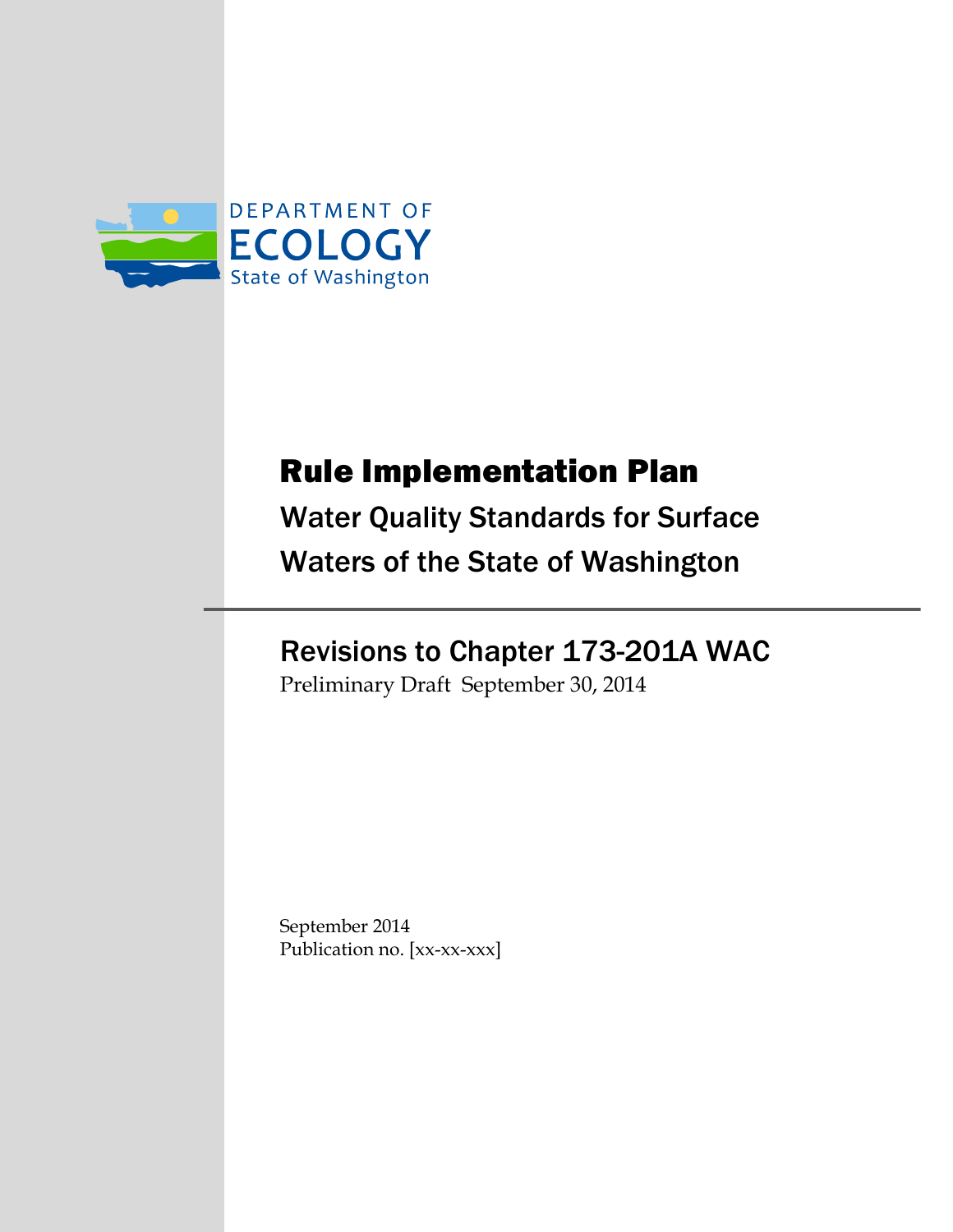## **Publication and Contact Information**

For more information contact:

Publications Coordinator Water Quality Program P.O. Box 47600 Olympia, WA 98504-7600 Phone: 360-407-6000

Washington State Department of Ecology - [www.ecy.wa.gov](http://www.ecy.wa.gov/)

| Headquarters, Olympia               | 360-407-6000 |
|-------------------------------------|--------------|
| Northwest Regional Office, Bellevue | 425-649-7000 |
| Southwest Regional Office, Olympia  | 360-407-6300 |
| Central Regional Office, Yakima     | 509-575-2490 |
| Eastern Regional Office, Spokane    | 509-329-3400 |

Ecology publishes this document to meet the requirements of the Washington State Administrative Procedure Act (RCW 34.05.325)

*To request ADA accommodation for disabilities, or printed materials in a format for the visually impaired, call Ecology at 360-407-6404. Persons with impaired hearing may call Washington Relay Service at 711. Persons with speech disability may call TTY at 877-833-6341.*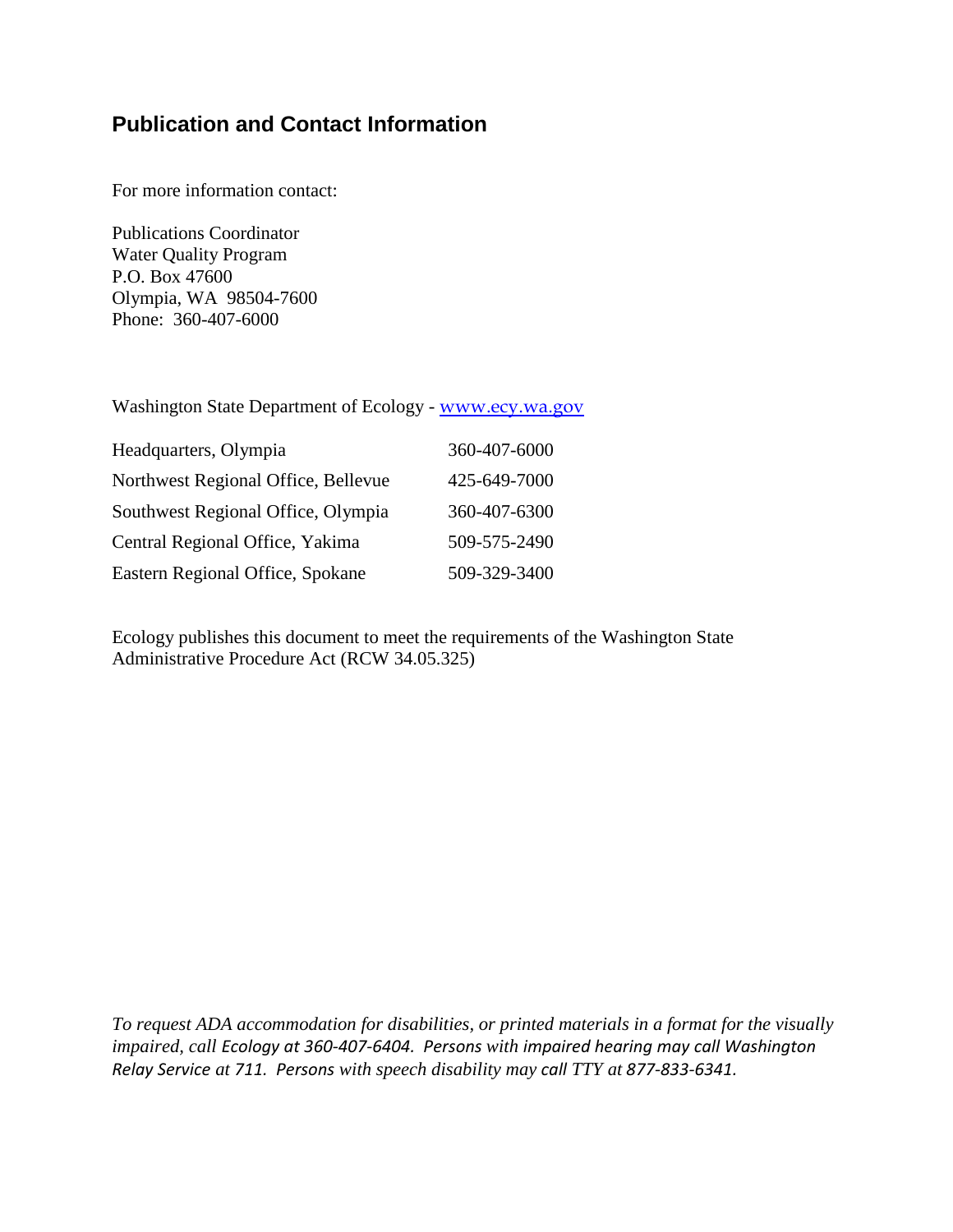# **Table of Contents**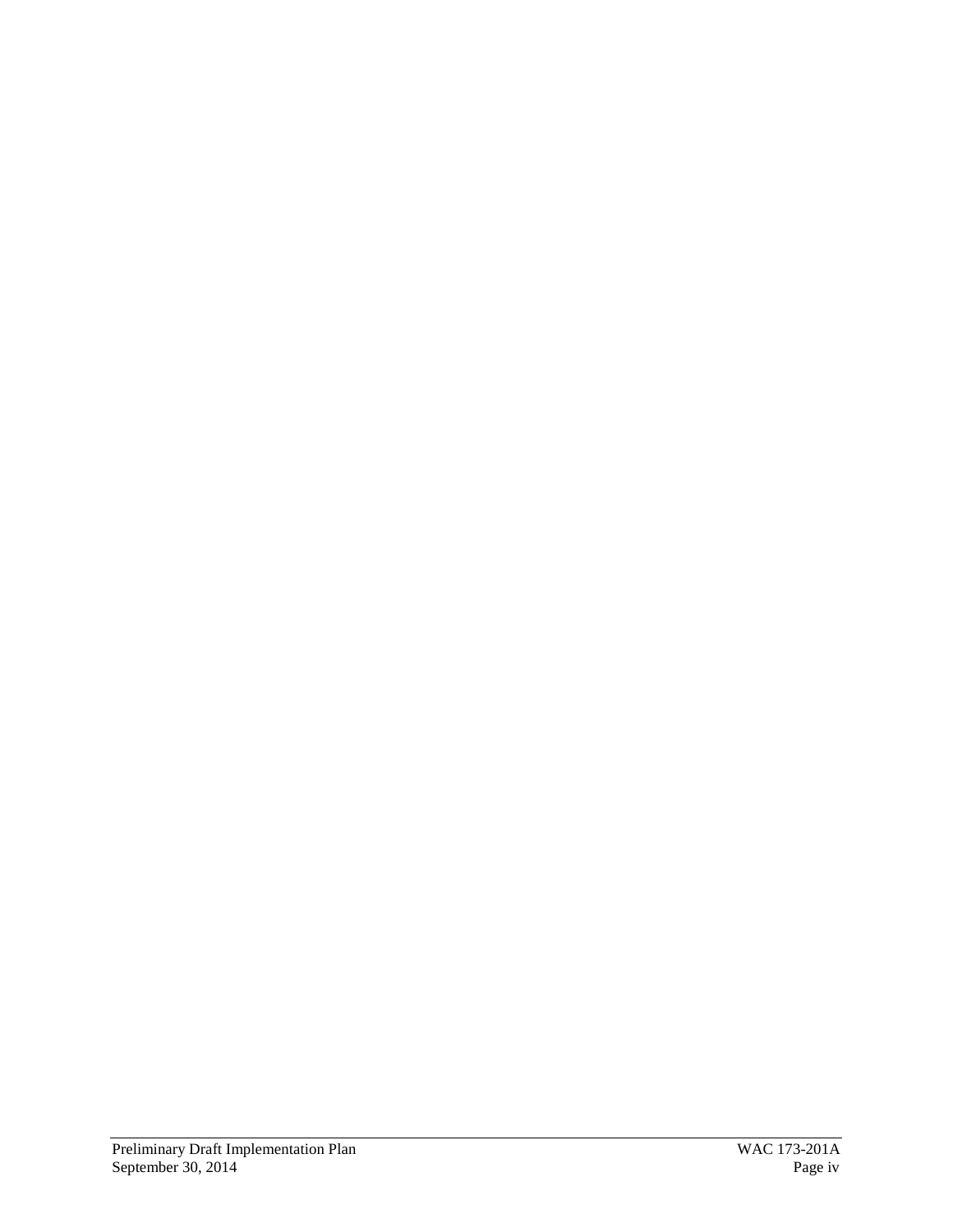# **Implementation Plan for Preliminary Draft Revisions to Chapter 173-201A WAC**

## <span id="page-4-0"></span>Purpose

The Department of Ecology (Ecology) provides the information in this implementation plan to meet agency and Administrative Procedure Act (RCW 34.05.328) requirements related to rule adoptions.

## <span id="page-4-1"></span>**Introduction**

On September 30, 2014, Ecology released a preliminary draft of revisions to Chapter 173-201A WAC Water Quality Standards for Surface Waters of the State of Washington. These changes will be to adopt toxic criteria to protect human health and language on implementation tools. The purpose of this preliminary draft rule implementation plan is to inform those who must comply with Chapter 173-201A WAC about how Ecology intends to:

- Implement and enforce the rule.
- Inform and educate persons affected by the rule.
- Promote and assist voluntary compliance for the rule.
- Evaluate the rule.
- Train and inform Ecology staff about the new or amended rule.

Also included in this plan is information about:

- Supporting documents that may need to be written or revised because of the new rule or amended rule.
- Other resources where more information about the rule is available.
- Contact information for Ecology employees who can answer questions about the rule implementation.

In general, Ecology would implement and enforce the proposed changes in the draft rule (after final rule adoption and upon rule effective date) in the same way the current rule is implemented and enforced. The preliminary draft rule changes include human health criteria for surface water (WAC 173-201A-240) and three separate implementation tools: variances (WAC 173-201A-420), compliance schedules (WAC 173-201A-510(4)), and intake credits (WAC 173-201A-460). The proposed modifications to the variance and compliance schedule language are changes to existing language. The proposed human health criteria and the proposed intake credit language are new sections added to the rule.

# <span id="page-4-2"></span>Summary of proposed changes

The proposed rule revision would result in several important changes to the state standards:

### **New human health criteria for surface waters**.

*(1) Numeric criteria.* The proposed human health criteria are water concentrations for 96 toxic substances to protect people who consume fish and shellfish from local waters and who drink untreated water from local surface waters. These criteria are calculated from a variety of different factors, including chemical-specific toxicity to humans, how chemicals move from water into fish and shellfish and then into humans, as well as other factors. The criteria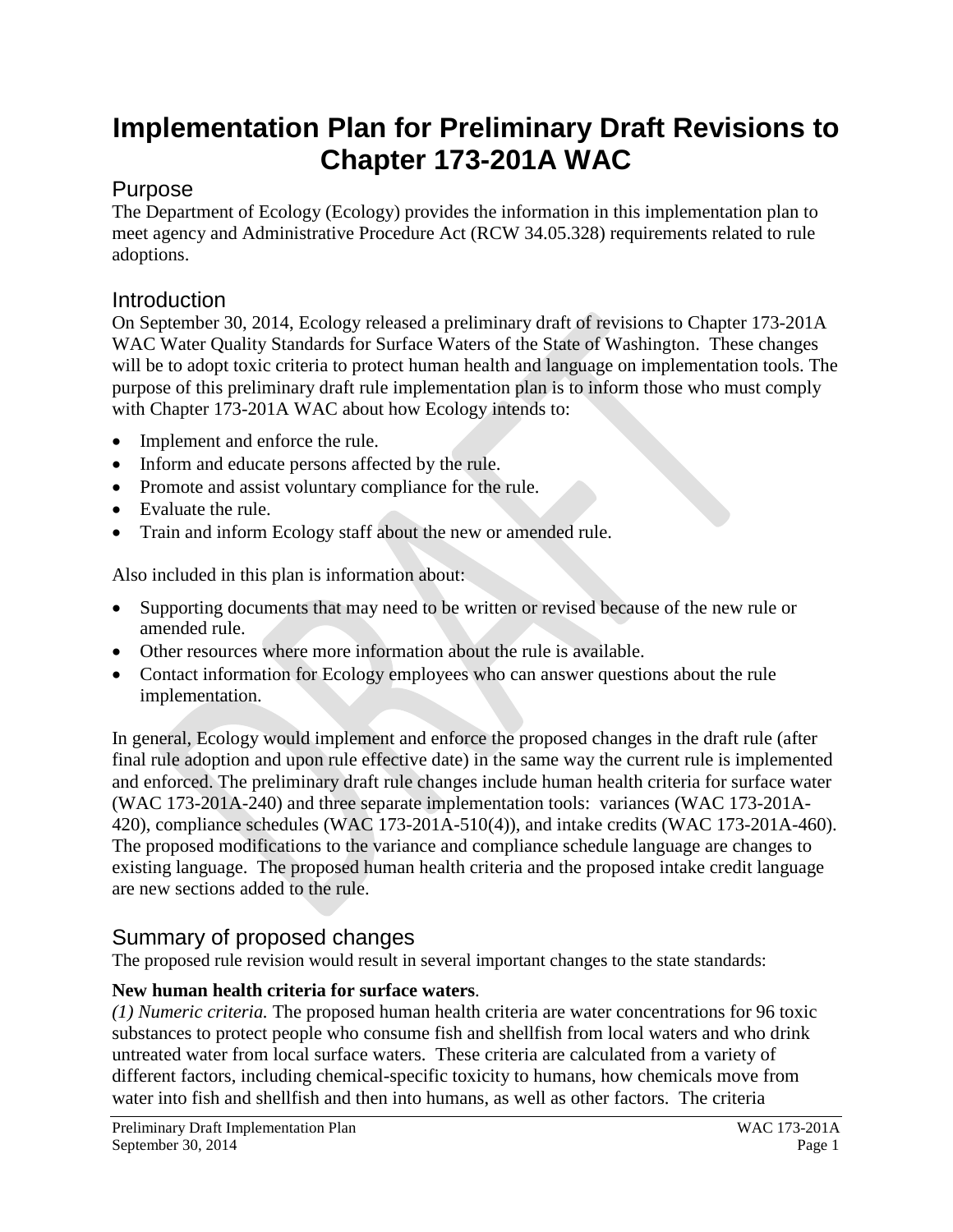calculation and these factors are discussed at more length in the Overview of Key Decisions document section on Human Health Criteria Equations and Variables. Specific sections on PCBs and arsenic are found in the Overview of Key Decisions document. The arsenic approach includes specific language on arsenic reduction efforts to protect Washington surface waters. Thus, the preliminary rule contains a mix of (1) calculated criteria values, and (2) values based directly on the National Toxics Rule (NTR) as part of the overlain risk management decision described above. This does not apply to arsenic, where the preliminary draft proposal is a value based on the Safe Drinking Water Act.

#### **Implementation tools**

*(2) Variances:* Variances are temporary changes that waive the Surface Water Quality Standards (WQS) for a specific chemical and designated use for either a single discharge or for multiple discharges, or for specified stretches of surface waters (e.g., for a specific tributary, a lake, a watershed, etc.). Variances are used in situations where it can be demonstrated that: (1) a discharge can meet the permit limit or a water body can meet the criteria and designated use, but needs a longer time frame than allowed in a compliance schedule, or (2) it is not known whether the discharge will ever be able to meet the permit limit or a receiving water body's criteria and designated use. Because a variance is a temporary change to a criteria and use, variances are considered changes to the Water Quality Standards (WQS) and must go to EPA as a rule amendment.

The current WQS give a brief list of the requirements for granting variances, including a maximum five-year time frame. The federal and state requirements for variances are brief, and demonstrating the need for a variance could be very labor intensive, depending on the specific situation. More detailed specifications in the WQS will help set clearer expectations for both discharges and the state, and will result in more predictable outcomes for dischargers.

This proposed rule-change does not grant any specific variances to WQS. Instead, this proposed rule change gives more details on the information requirements for granting variances and on the types of actions that would be required of dischargers during variance periods. This includes a proposal to extend the duration of variances beyond five years if necessary.

*(3) Compliance schedules:* Compliance schedules are tools used in Ecology discharge permits, orders, or other directives that allow time for discharges to make needed modifications to treatment processes in order to meet permit limits or requirements. They are commonly used for construction and treatment plant upgrades, and cannot be used for new or expanding discharges. Compliance schedules are used when there is an expectation that the discharge will meet permit limits at the end of the schedule. The current WQS contain a maximum time limit of ten years for compliance schedules. In 2009 the Washington legislature passed a law requiring Ecology to develop longer compliance schedules for certain types of discharges. This preliminary draft rule follows that legislative direction by removing the maximum time limit for compliance schedules. This approach applies to compliance schedules for the National Pollutant Discharge Elimination System **(**NPDES) permits.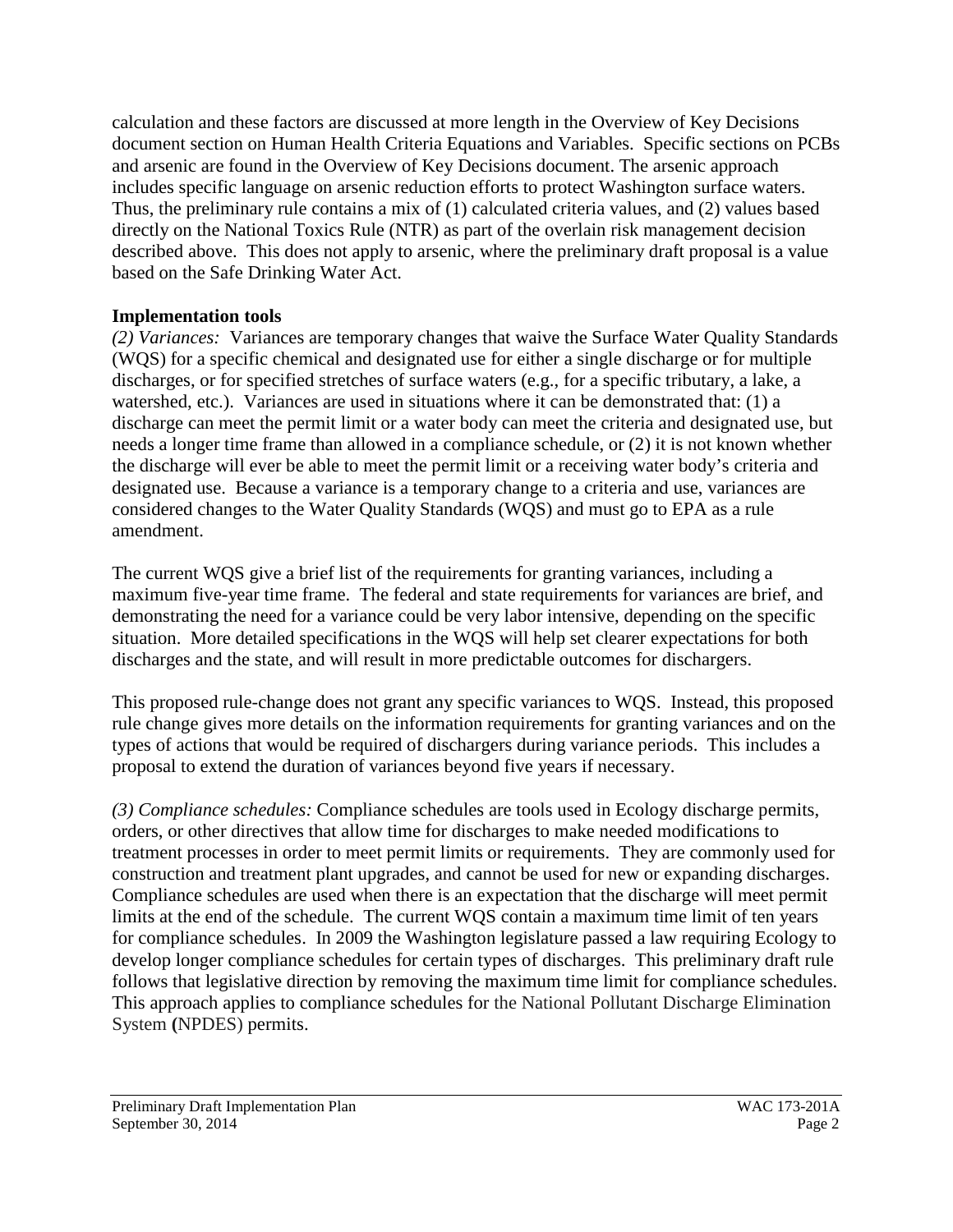*(4) Intake credits:* Intake credits are a permitting tool that allows a discharge limit to be calculated in a way that does not require the discharger to "clean-up" pollutants in the discharge beyond the level of intake water when the intake and receiving water body for the discharge are the same water body. This tool is currently used for technology-based limits, but Washington does not have a regulation that allows use of this tool to meet limits based on water quality criteria (a.k.a. water quality-based limits). This tool is used to meet water quality-based limits in several other states, including Oregon and the Great Lakes states.

This preliminary draft rule contains language describing how and when intake credits could be used.

## <span id="page-6-0"></span>**Guidance**

Ecology intends to develop guidance to assist Ecology staff and others to implement the final new and revised portions of the rule. This will help ensure the new criteria and implementation tools are consistently applied by Ecology. This future guidance will be available online and will be updated as experience implementing the new standards warrants. See List of Supporting Documents of this document for a complete list of guidance that will be done to support this rule.

### **Incorporating and implementing rule revisions**

#### *Approval of the New Standards by the USEPA*

The rule becomes effective 31days after the final rule adoption. However, the state water quality standards must also be approved by EPA to determine that the revisions in the rule comply with the federal Clean Water Act. Clean Water Act approval may require EPA consultation on portions of the final rule that could affect ESA-listed aquatic species.

EPA can take one of the following courses of action on the state's new rule:

- 1. Approve within 60 days of submittal
- 2. Disapprove within 90 days of submittal
- 4. Partially approve or partially disapprove portions of the revised rule.

EPA has informed Ecology that the intake credits portion of the proposed rule is "not a water quality standard," and thus that portion of the future rule will not require Clean Water Act approval, and will be available for use 31 days after filing.

Ecology will keep the public up-to-date and informed on how federal approval of the new rule is proceeding.

### **List of impaired waters - 303(d)**

Periodically, Ecology produces a list of impaired waters that do not meet the water quality standards. This list is commonly called the 303(d) list, since the requirements come from Section 303(d) of the federal Clean Water Act. The existing federal human health criteria issued to Washington in 1992 (and as revised in 1999) are being used to develop the 303(d) list for 2014. Future 303(d) lists will use the water quality standards that have been adopted and approved at the time the 303(d) list is compiled. If adopted, these new water quality standards will be used to determine impaired water bodies for future listings.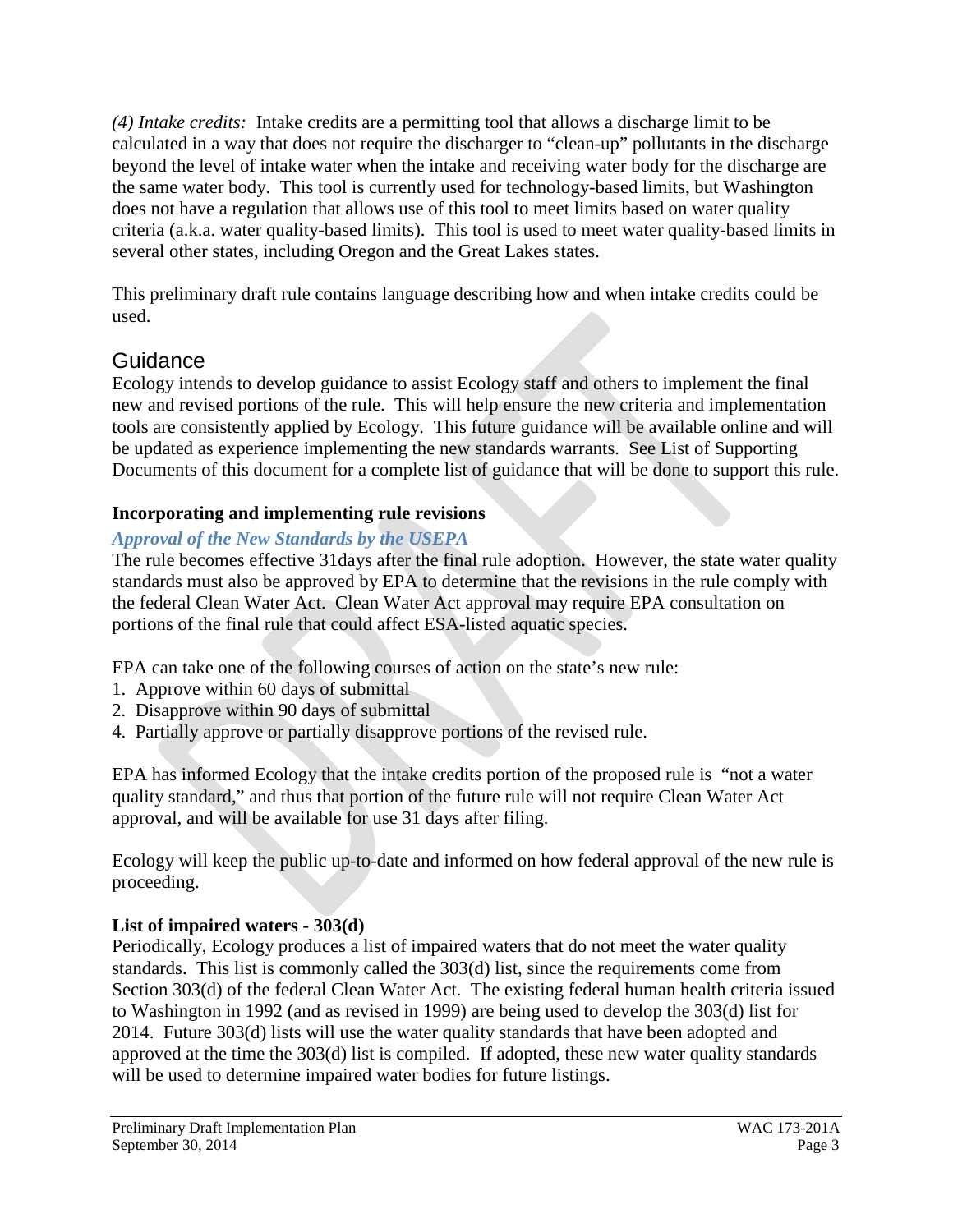#### **Total maximum daily loads (TMDLs)**

There is continuous ongoing TMDL work that will be in various stages of completion once the standards are finalized. This chart describes how Ecology plans to manage that work once the standards become effective.

| <b>TMDL Status</b>                                                                              | <b>Transition Solution</b>                                                                                                                                                                                                                                                                                                                                                                                      |
|-------------------------------------------------------------------------------------------------|-----------------------------------------------------------------------------------------------------------------------------------------------------------------------------------------------------------------------------------------------------------------------------------------------------------------------------------------------------------------------------------------------------------------|
| 1. TMDL formally approved, submitted,<br>or ready to be submitted                               | Keep TMDL in place, even if criteria in the new rule is different<br>$\bullet$<br>Continue implementation measures<br>$\bullet$<br>Monitor compliance with TMDL allocations<br>$\bullet$<br>Compare TMDL targets to new criteria, but not required to change<br>$\bullet$<br>targets<br>Water body will be placed in category 4a: Has a TMDL - in<br>$\bullet$<br>accordance with the new 303(d) listing policy |
| 2. TMDL not yet approved, but field<br>work completed and report may or may<br>not be completed | Proceed with submittal of TMDL package prior to the effective date of<br>$\bullet$<br>newly adopted standards<br>The Summary Implementation Strategy in the TMDL needs to<br>$\bullet$<br>address monitoring plan to pick up new criteria if possible<br>Possible exceptions requiring closer evaluation involve point source<br>٠<br>dominated TMDLs                                                           |
| 3. TMDL study in progress and field<br>work begun but not completed                             | Continue study but include new criteria, if possible<br>$\bullet$<br>Analysis may still be based on old criteria<br>$\bullet$<br>Extent of inclusion of new criteria depends on individual study and the<br>$\bullet$<br>difference between the old and new criteria<br>Develop monitoring plan that incorporates new criteria<br>٠                                                                             |
| 4. TMDL study planned and no field<br>work yet begun                                            | Include new criteria in study design and sampling and drop old<br>$\bullet$<br>criteria                                                                                                                                                                                                                                                                                                                         |
| 5. 303(d) listed but no priority set for<br>doing study                                         | Retain on 303(d) list<br>$\bullet$<br>Continue to scope and schedule projects. When projects are selected<br>$\bullet$<br>for work, the project would be treated the same as in (4) above                                                                                                                                                                                                                       |

#### **Revisions to the toxics table**

*Proposed changes to the format of the toxics table*: Permit writers will need to refer to the new proposed toxics table in WAC 173-201A-240 to determine the new proposed criteria.

Changes to all criteria will be implemented when permits are renewed or when new permits are issued.

#### **Permits**

There is ongoing permit work that will be in various stages of completion once the standards become effective. This table describes how Ecology plans to manage that work once the standards become effective.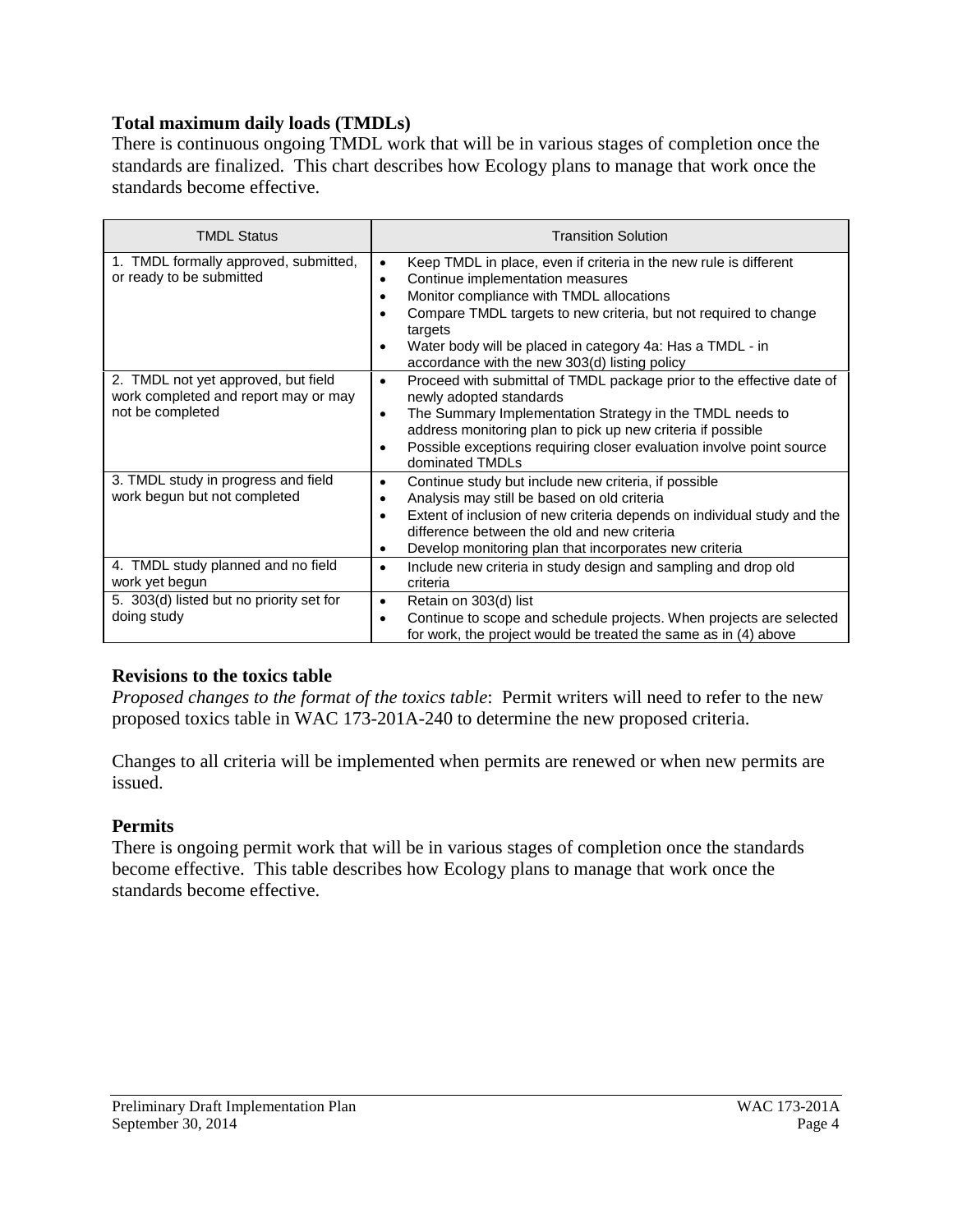| Permit Status at the Date of<br>Adoption                                                                                          | <b>Transition Solution</b>                                                                                                                                                                                                                                                                 |
|-----------------------------------------------------------------------------------------------------------------------------------|--------------------------------------------------------------------------------------------------------------------------------------------------------------------------------------------------------------------------------------------------------------------------------------------|
| 1. Public notice completed                                                                                                        | Issue permit but make sure applicant understands that new rules<br>were just adopted and might cause changes in the next permit.                                                                                                                                                           |
| 2. Entity review completed but<br>public notice not started. New<br>standards don't affect reasonable<br>potential or the limits. | Go to public notice with permit                                                                                                                                                                                                                                                            |
| 3. Entity review completed but<br>public notice not started. New<br>standards cause reasonable potential<br>and effluent limits   | Go to public notice with the permit. Prior to notice, Ecology will<br>first estimate whether the reasonable potential determination<br>would likely change if the standards get approval from EPA and<br>whether it would make a significant difference to our decision and<br>conditions. |
| 4. Entity review not begun                                                                                                        | Use new criteria to do reasonable potential and effluent limits.                                                                                                                                                                                                                           |

#### **401 Certifications**

Ecology will issue 401 Certifications based on the standards that are in effect when the certification is issued. When Ecology goes to public notice, it can estimate how the certification might change if the proposed WQS become effective (after approval from EPA) prior to issuance of the certification, and whether it would make a significant difference to Ecology's decision and conditions.

All certifications that go to public notice after the standards are revised should be based on the new standards.

# <span id="page-8-0"></span>Informing and educating persons affected by the rule

Ecology will inform and educate affected parties through ongoing, already established meeting venues, holding specific meetings, doing outreach to our email listserve, and using our website.

# <span id="page-8-1"></span>Previous activities

Affected persons and the public have been informed and educated about the potential and proposed changes to the water quality standards over the past several years. Since this rulemaking began in 2012, there have been numerous technical and policy forums, stakeholder discussions, and public workshops and meetings. Statewide public workshops were held on several occasions prior to publication of the preliminary draft rule. The most recent comprehensive stakeholder meetings were a public meeting on November 6, 2013 and a Delegate's Table meeting on February 10, 2014.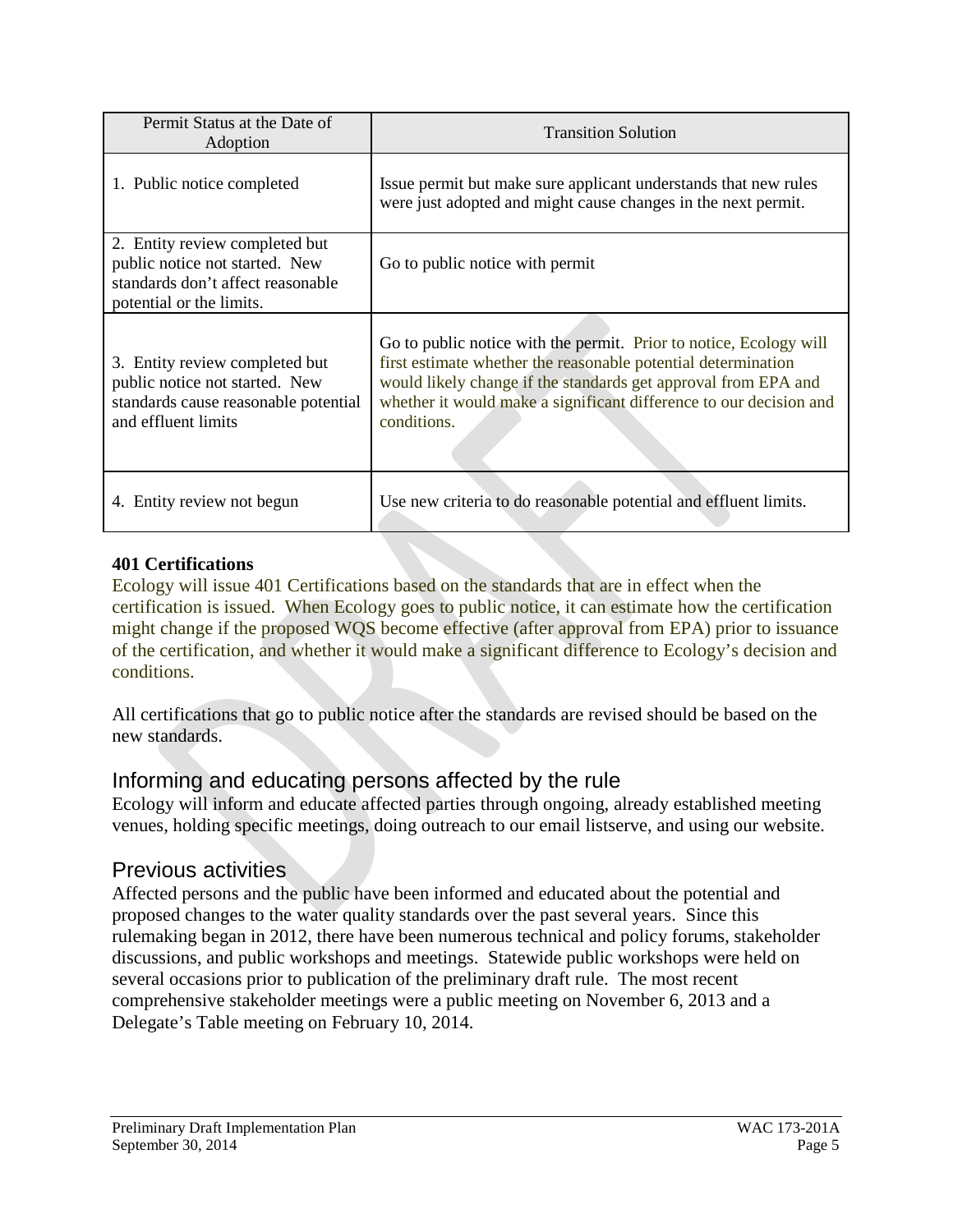## <span id="page-9-0"></span>Current activities

For the release of the preliminary draft rule, Ecology emailed announcements to approximately 1000 individuals on our WQS listserve informing them of Ecology's preliminary draft changes to the water quality standards. All of the preliminary draft changes to the water quality standards are available to the public on Ecology's website.

(http://www.ecy.wa.gov/programs/wq/swqs/Currswqsruleactiv.html). This material includes the proposed regulatory language and supporting documentation. The water quality standards ListServ will continue to provide updates. Interested persons can obtain written material upon request.

## <span id="page-9-1"></span>Future activities

When a formal proposed draft rule is released, public meetings and hearings on the formal draft rule proposal will be held. The purpose of these workshops and hearings will be to inform and educate the public on the reasons for the proposed changes and to give the public an opportunity to ask questions and formally testify on the proposal. During the formal public comment period, Ecology will also consult directly with tribes and interested parties can submit written comments.

After final rule adoption, Ecology will work with interested parties to prioritize guidance document needs. Currently, it is anticipated that guidance on implementation tools (variances, compliance schedules, and intake credits) and pollution reduction activities for arsenic will be the initial primary focus for guidance development.

Ecology will continue to be available to external interests after final rule adoption to explain the final rule changes.

Ecology will also prepare a formal package with the final rule and supporting documentation, to submit to EPA for approval. Until EPA gives written approval of the state's new standards, they cannot be used for federal actions (including NPDES permitting and 401 certifications).

# <span id="page-9-2"></span>Promoting and assisting voluntary compliance

Ecology will provide direct technical assistance to any entity that requests it. Ecology will continue to work with key interests that are covered under the water quality standards. Ecology continues to encourage voluntary compliance with the water quality standards. Ecology supports numerous water quality programs that, at least in part, promote voluntary compliance:

- Total maximum daily loads (TMDLs)
- Nonpoint pollution programs
- Federal and state grants and loans
- Ongoing technical assistance from permit writers and compliance staff

These programs provide a great deal of financial and technical support to entities voluntarily complying with the water quality standards.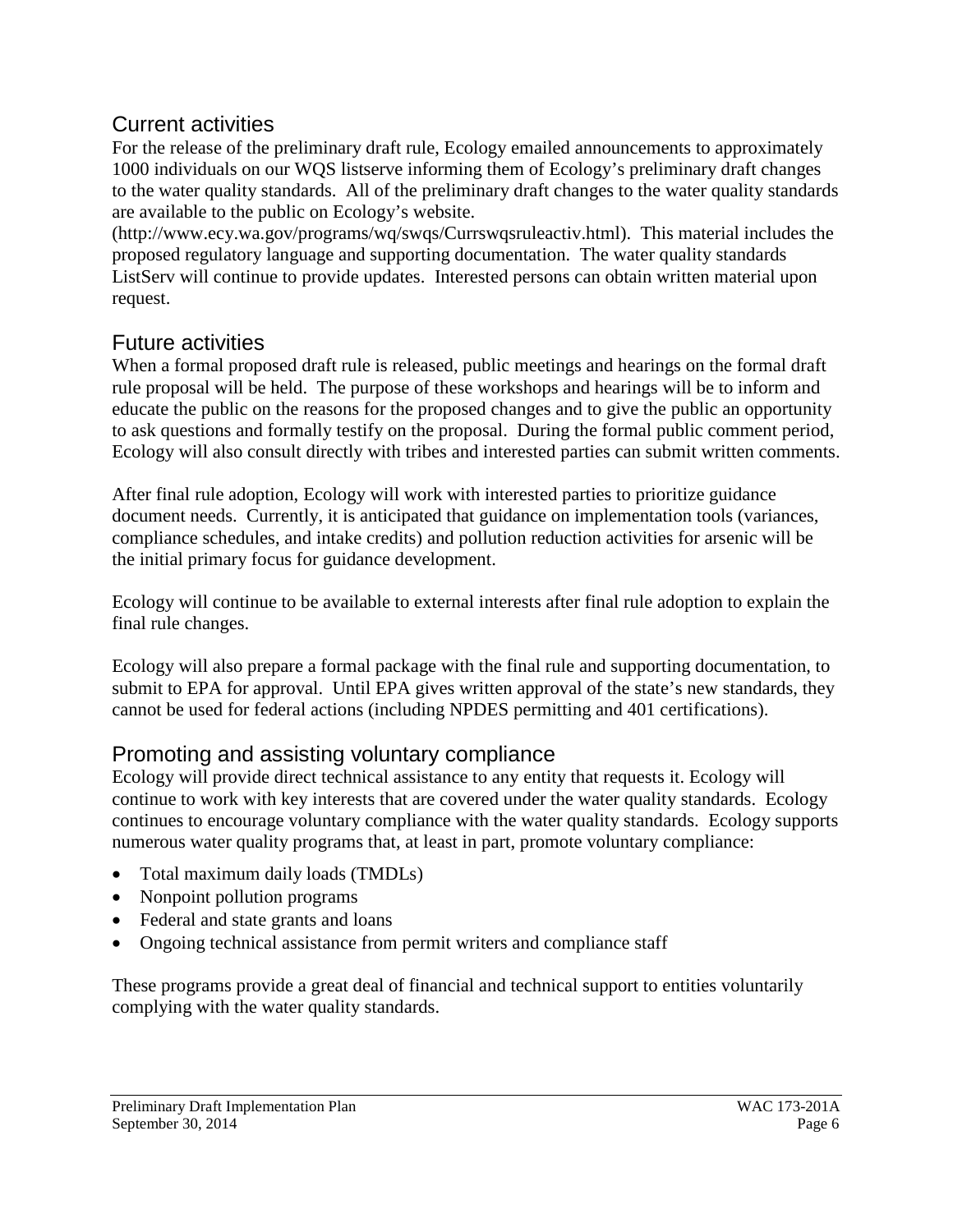## <span id="page-10-0"></span>Evaluating rule

Ecology is required to report on progress made implementing the water quality standards through our 303(d) reporting requirements to EPA. We will identify waters that are meeting these criteria, not meeting these criteria, or are scheduled for a TMDL.

The purpose of the surface water quality standards is to restore and maintain the chemical, physical, and biological integrity of Washington's waters. More specifically, the water quality standards are designed to protect public health, public recreation in the waters, and the propagation of fish, shellfish, and wildlife. The numeric and narrative criteria in the water quality standards are intended to protect those beneficial uses.

The final changes to the water quality standards will be considered to have achieved their purpose if they fully protect the beneficial uses. The water quality standards should also protect those beneficial uses in the least burdensome way.

*Interim milestones:* The preliminary draft rule language on compliance schedules and variances include requirements for interim milestones to meet water quality standards. These milestones include interim permit limits and proposed language on future use of interim water quality criteria and designated uses, and pollution reduction activities (if variances are adopted in subsequent rule changes).

*Objectively measurable outcome:* Outcomes of the rule can be measured if water quality standards are attained. Ecology monitors surface waters across the state to determine whether designated uses are being met. Monitoring data (meeting requirements of the Data Quality Act; RCW 90-48-570 to 90-48-590) will be used to determine whether designated uses are met.

# <span id="page-10-1"></span>Training and informing agency staff

A rule-making of this magnitude will require broad outreach to permit writers and other staff and management involved with water quality regulation. This will be done through meetings, email communication, written guidance and one-on-one communication. After final adoption of the rule, Ecology will notify all Water Quality Program staff, as well as staff from other programs that would use the new criteria or tools, again after EPA has finished its Clean Water Act (CWA) review of the newly adopted standards. The proposed intake credit provision would be available for use immediately after adoption of the rule because this provision does not require EPA CWA review. However, other new provisions will need CWA review and approval before use. Below are examples of staff resources to address training and information sharing related to the final rule.

*NPDES permits and 401 certifications:* The Water Quality Program will provide training for the Ecology permit writers on changes to the rule and to permit writer's guidance. In addition, permit writers are given the opportunity to review and comment on changes to Ecology's *Water Quality Program Permit Writer's Manual,* which will contain the new guidance on how to implement the final rule changes. Permit writing tools and templates and forms will be updated to account for provisions in the final rule, and permit writers will be notified of changes. Most changes to the guidance discussed here would need approval from the program management team represented by both regional and headquarters management. Thus, the permit writing staff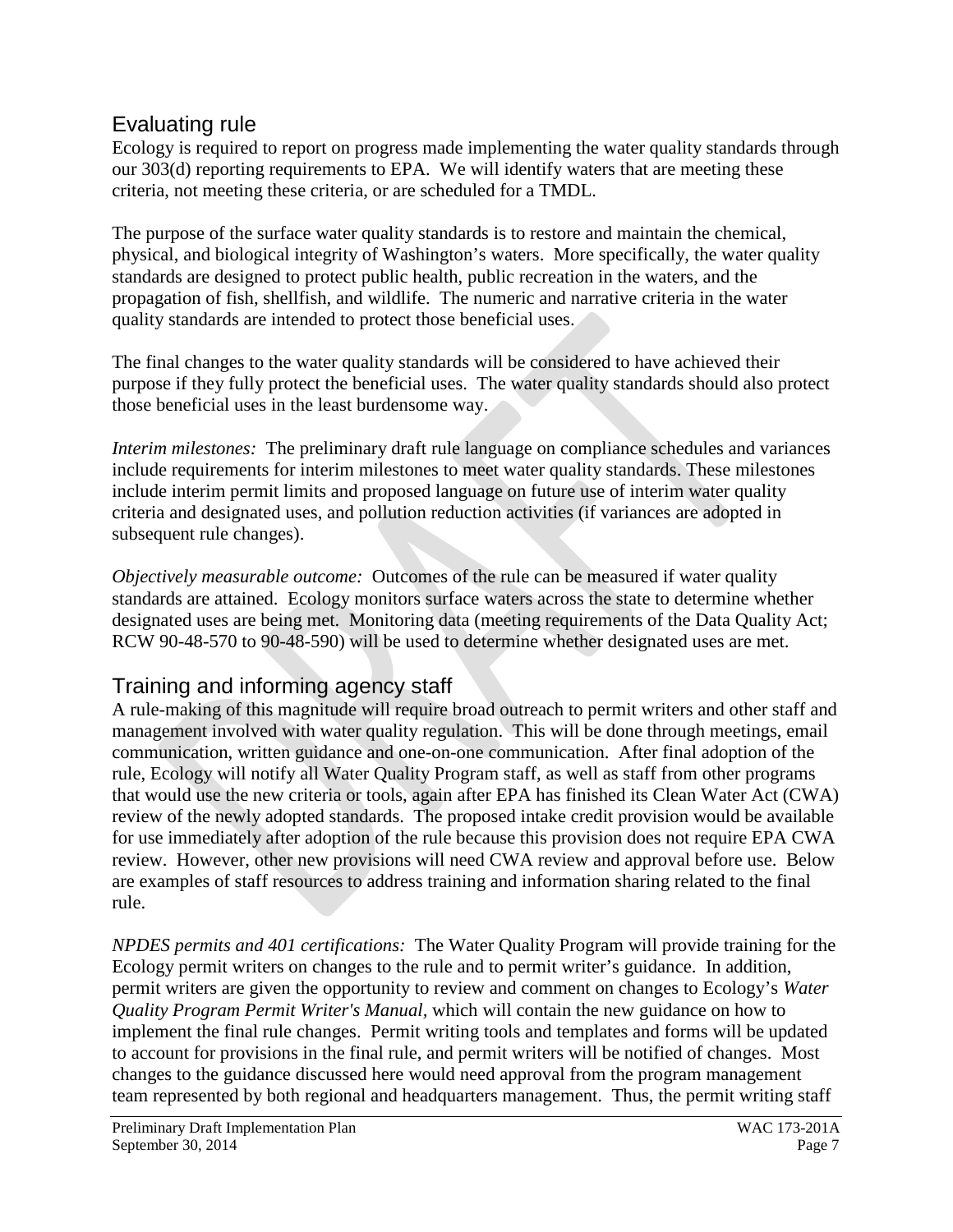will also receive reinforcement from their local management regarding use of new guidance. Ongoing support is provided by Ecology's Permit Writer's Workgroup, made up of permit writers who meet quarterly to discuss emerging issues and facilitate communication throughout the regions and across other programs with staff who issue permits.

*Water Quality Assessment:* The staff working with the Water Quality Assessment will be involved in determining any new approaches that are needed in order to assess Washington waters for compliance with the final human health criteria. Portions of that group are already involved with the preliminary draft rule via the development of information to support the Administrative Procedures Act-required preliminary Cost Benefit Analysis. This group will continue to be involved with the Cost Benefit Analysis until the final rule is adopted, and will be aware of all changes to criteria that will affect how surface waters are assessed.

#### *Total maximum daily loads:*

The TMDL staff at Ecology's regions will be informed of changes to the standards through TMDL implementation workshops and *Water Quality Program Permit Writer's Manual* notifications.

Additional training on implementation of the revised water quality standards will also be made available to those staff upon request.

<span id="page-11-0"></span>List of supporting documents that may need to be written or revised Guidance and other documents that will need to be developed or revised:

- Ecology's *Water Quality Program Permit Writer's Manual* will need be modified to include new guidance on:
	- Compliance schedules
	- Water quality-based intake credits
	- How requirements in a variance are placed in permits
	- Arsenic reduction efforts. The new arsenic criteria are paired with arsenic source reduction requirements. How those requirements are specified in permits will be described in the Permit Writers Manual.
	- How the duration of exposure (lifetime or other exposure assumptions) is considered in human health criteria implementation.
- Permit templates, Fact Sheet templates, and permit application forms will need to be updated to reflect the new criteria and tools.
- PermitCalc (Ecology's permit spreadsheet tool) will need to be updated.
- Materials available to the public (e.g., web sites, Focus Sheets) will need to be updated to reflect the final rule.
- The Water Quality Assessment and the 303(d) listing policy (Ecology Water Quality Program Policy 1-11) will need to be revised to reflect the new rule. Specifically, a new